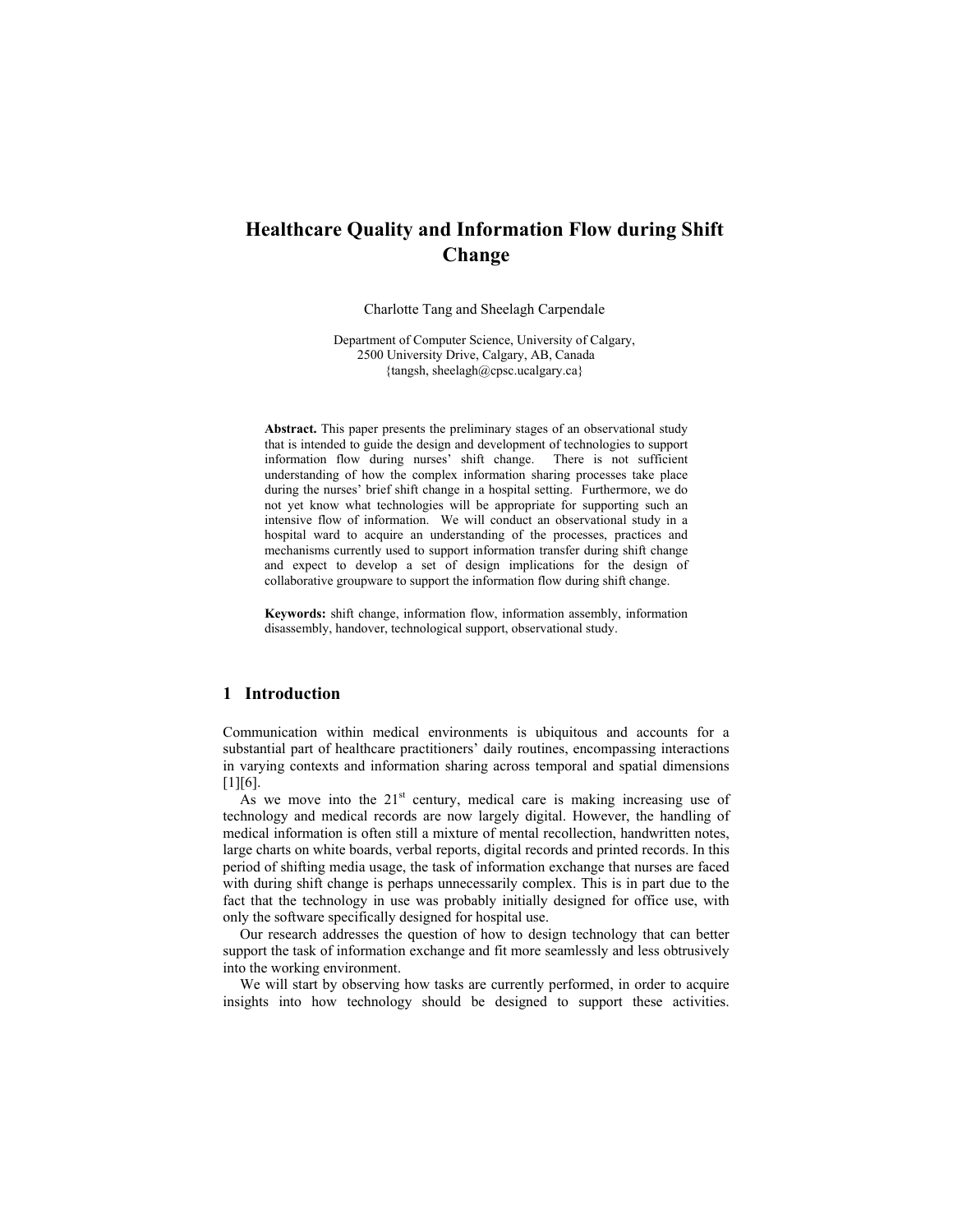Therefore, our first step is to conduct an observational study in a hospital ward to understand how communication takes place between nurses during shift change, what practices are used, what artifacts are employed, and what problems nurses encounter while seeking the information they require.

# **2 Background**

Clinical handover is a fundamental practice in medical settings to transfer medical information across shifts and is an essential aspect of health care delivery [9]. Shift work relies heavily on effective information transfer to ensure patient safety. The information communicated during shift change influences the delivery of care for the entire shift and the overall quality of healthcare extended to patients.

A literature survey report on clinical handover and patient safety prepared by the Australian Council for Safety and Quality in Health Care in March 2005 showed that *"ineffective handover can lead to wrong treatment, delays in medical diagnosis, life threatening adverse events, patient complaints, increased health care expenditure, increased hospital length of stay and a range of other effects that impact on the health system"* [9]. Missing information, distractions, and lack of confidentiality, such as no privacy at nurse's station or patients' relatives in close proximity, were reported to be the top three problems identified during nurse shift change [8]. We therefore focus on the basic practices of information flow during nurses' shift change and on how technologies can help improve the efficiency and effectiveness of the information flow processes. We chose to study nurses instead of general clinical shift work, as nurses are at the frontline of patient care, spending most of their working hours with patients. The information they obtain during shift change directly impacts the quality of care provided to patients.

Popular handover methods used during shift change include patient's bedside handover, audio-taped handover and handover conference [8][9]. Handover, in whatever mode, provides the opportunity for nurses in consecutive shifts to communicate important medical information, such as patient's diagnosis, vital signs, diagnostic tests and restrictions, and to ensure the continuity of patient care [9].

## **3 Shift Change Communication**

Our research interest is in the specific communication practices in use during the fundamental and important information flow during nurses' daily shift change. In order to provide the best possible healthcare to patients, nurses working in different shifts must work collaboratively to ensure all the tasks pertinent to patient care are carried out properly. This is also why efficient and accurate flow of information between nurses in consecutive shifts is so important. However, the temporal, and sometimes spatial, separation between information senders and recipients makes shift work difficult, as the separation (temporal and/or spatial) prevents them from discussing and clarifying the interpretation of the information in transit [6].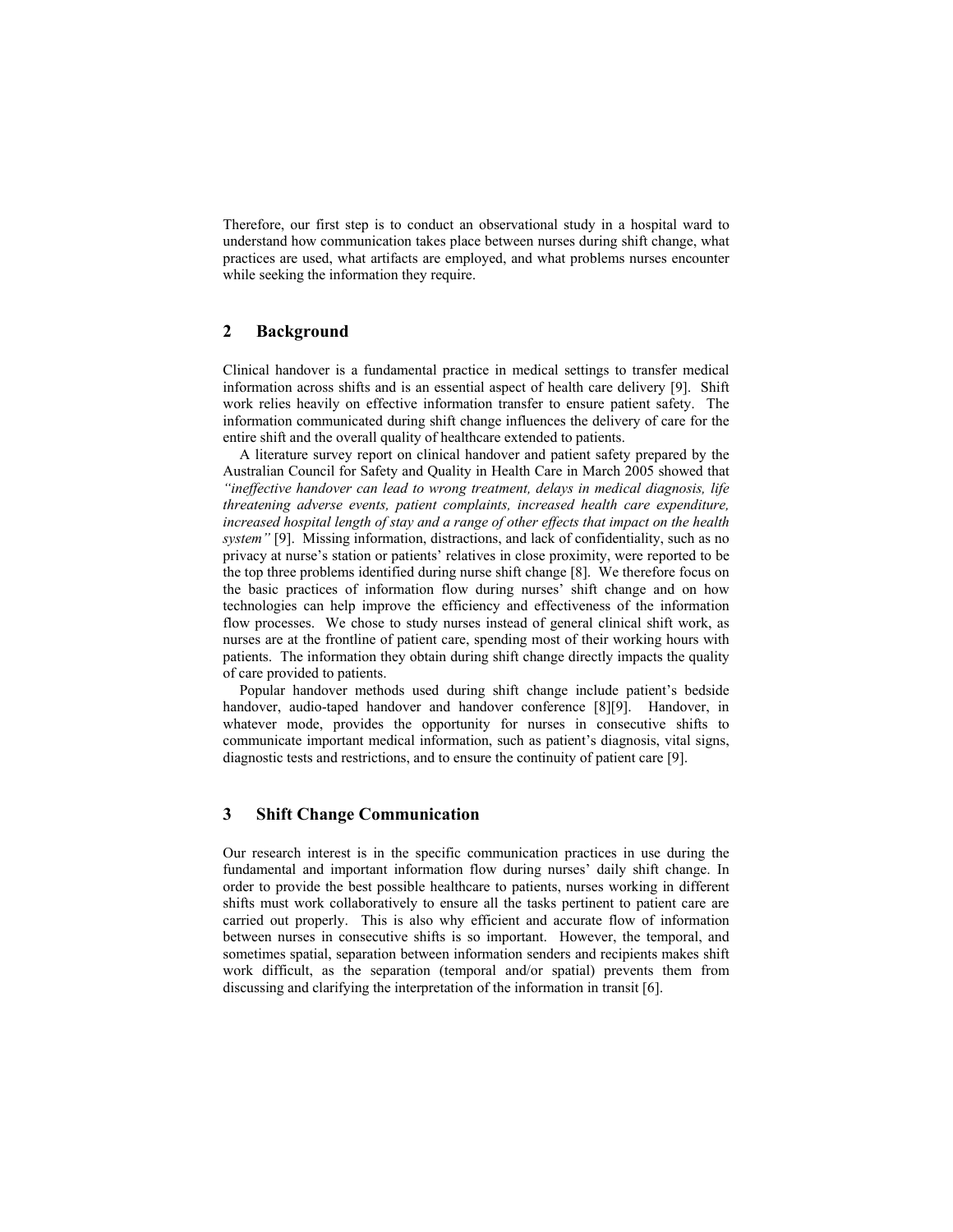In practice, some of the shift change activities may happen synchronously (i.e., nurses of consecutive shifts may meet during an overlap period between their shifts to effect the information flow), while some occur asynchronously. For example, information flow often happens through mediating artifacts such as a whiteboard and/or notes and records since nurses do not often meet during the overlap period. From our preliminary observations, the latter is the predominate mode of information flow processes in the hospital ward where our case study is being conducted

# **4 The Study**

This particular ward, the Ward of the  $21<sup>st</sup>$  Century (W21C) in which we are performing a detailed case study, is a uniquely designed hospital ward with two principal goals: *"to create a novel hospital-based physical infrastructure that would provide opportunities for creating health care solutions in the broad spectrum of internal medicine… and to create a novel research environment around this new infrastructure*" [5]. We are conducting an intensive observational study to investigate the current work practices of shift change in the ward. We are interested in how their work is organized, how it is carried out, how it is managed, what intermediary artifacts are used and how it can be supported by technology.

To obtain a thorough understanding of the current work practices, a minimallyintrusive observational study of information flow during shift change in the ward is underway, combined with some video capture and analysis, interviews and questionnaires to acquire insights into how technology should be designed [10]. The empirical data so obtained will be analyzed qualitatively with a goal to design a groupware prototype to support the information sharing processes. There are several sub-goals: (1) to identify the categories of healthcare information required to properly carry out the collaborative tasks; (2) to identify the artifacts used for information flow and how they are used; (3) to articulate the problems people encounter while seeking the required information and identify the areas that technology can support the information sharing processes; (4) to investigate the mobility issues of nurses during shift change while seeking/providing required information from/to nurses in the previous/next shift.

### **4.1 Existing Technology**

Figure 1 shows the layout of the ward in our case study. While some shift change activities such as face-to-face communication between nurses of consecutive shifts may occur inside patient rooms or along corridors of the four wings in the ward (Figure 1a), most of the shift change activities take place in and around the nurses station, the shift change room and the computer terminals (Figure 1b).

Currently, information to be assembled by an incoming nurse to a shift is distributed over paper-based, verbal, displayed and digital sources (Figure 2, left). These sources are: (1) paper-based patient care summary and patient chart containing laboratory and diagnostic results as well as written consults by physicians; (2) verbal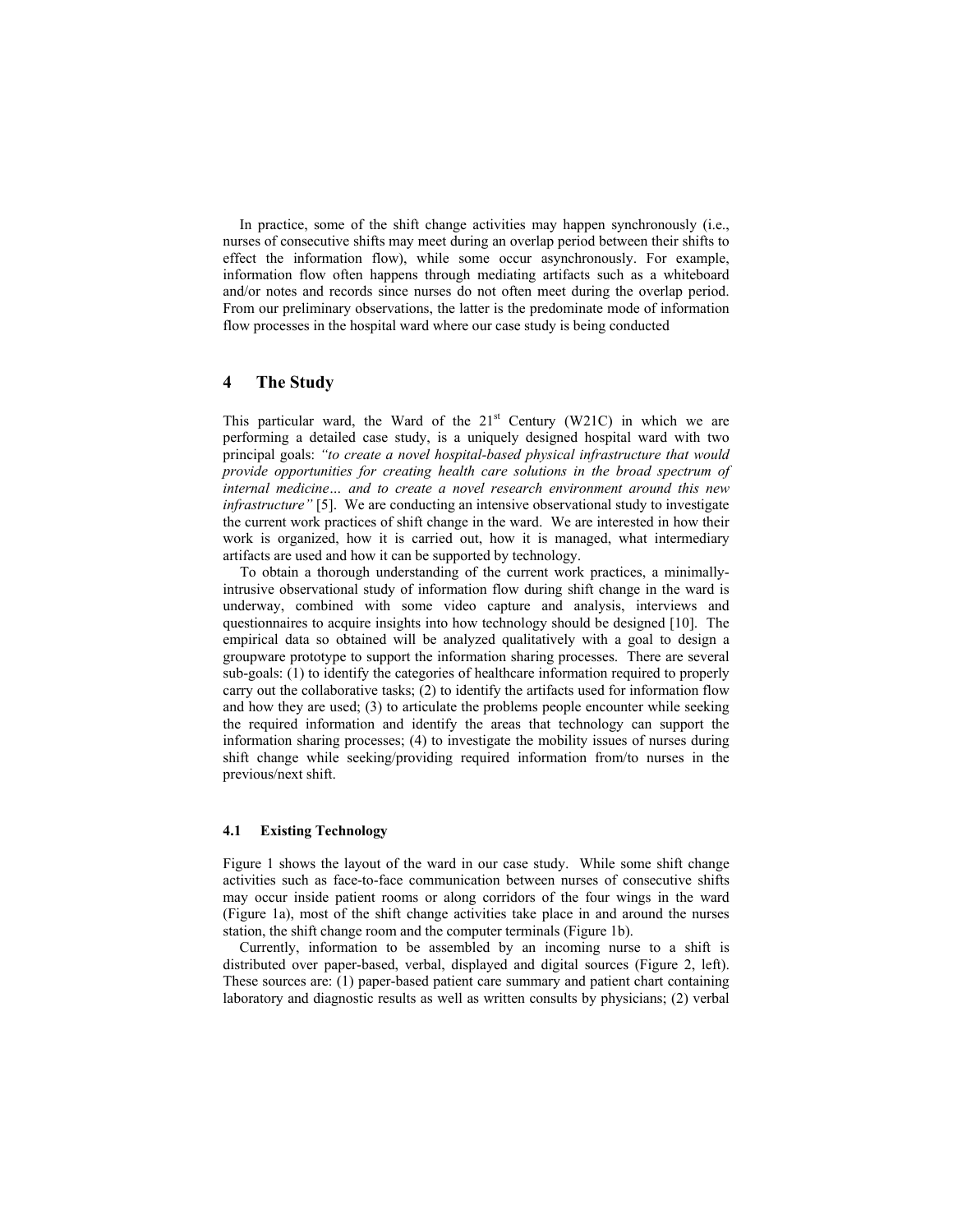handover from nurse of previous shift and instructions from the charge nurse; (3) displayed patient information on large whiteboards and notices addressing the nursing staff; as well as (4) digital patient records. Nurses at the start of a shift often seek information from all or a subset of these diversified sources, consolidate and customize pertinent medical information as personal notes in different formats. For example, most nurses write down notes as personal reminders on a separate note-sheet to help them carry out their tasks during their shift (an example is shown in the middle of Figure 2) while others write in the patient care summary which is a printed abstraction of the electronic patient record. In addition, incoming nurses may also be required to seek medical information about ancillary services provided to their patients such as specialists (e.g., neurologists or cardiologists), social workers or physiotherapist.



Figure 1: (a) Floor plan of the Ward of the  $21<sup>st</sup>$  Century (b) Layout showing the nursing station, shift change room and computer station as circled in the floor plan above.

Similarly, as shown on the right of Figure 2, current routines at the end of a shift to disassemble information assessed and gathered during a shift include communicating with consults via the patient charts, verbally reporting to the next-shift nurse and to the charge nurse, posting medical information on large whiteboards inside the shift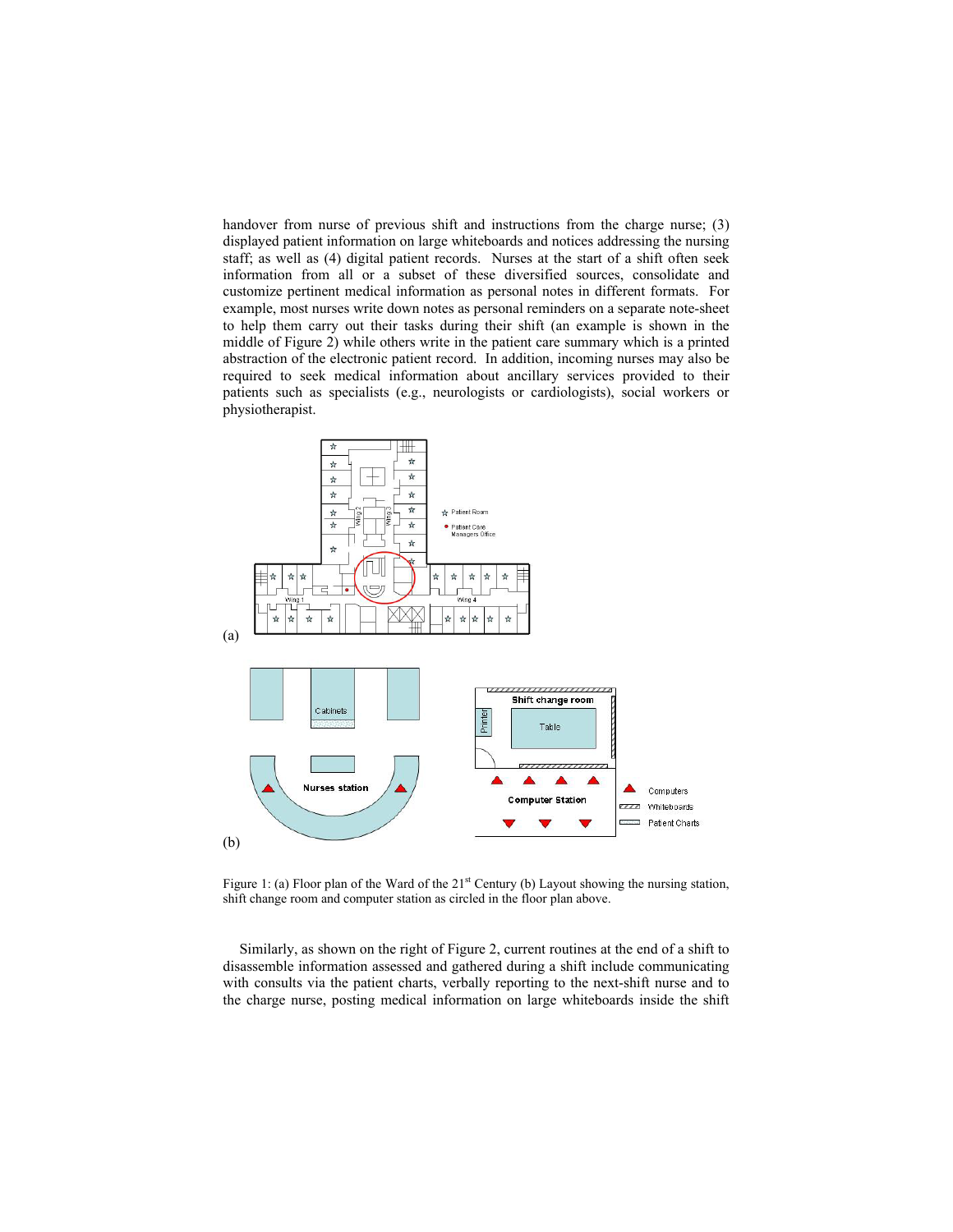change room, and reporting detailed medical information to the digital medium which then ascribes to the patient care summary.



Figure 2: Information assembly and information disassembly during shift change

These information assembling and disassembling activities may be performed in varying order depending on the preference of individual nurses on duty and the availability of concerned personnel. The bottom line is timely retrieval of critical medical information is crucial for the provision and continuation of quality healthcare to patients.

## **4.2 Challenges**

The process of information assembly by incoming nurses and information disassembly by outgoing nurses during shift change is no straightforward task. It is complex because (1) it involves a variety of media: paper-based, verbal, displayed and digital sources; (2) these media sources are distributed over different locations such as the shift change room, the nursing station, the computer terminals and the four wings in the ward; and (3) the information disassembly and information assembly takes place almost in parallel within a brief time period. Spatial movements across different information sources and subtle temporal coordinations are therefore required to ensure that information is available at the right place and at the right time.

Currently, coordination artifacts used for the collaborative shift change activities in our study setting include large whiteboards, patient charts, patient care summary reports, patient records, and personal notes. These artifacts may be public, semi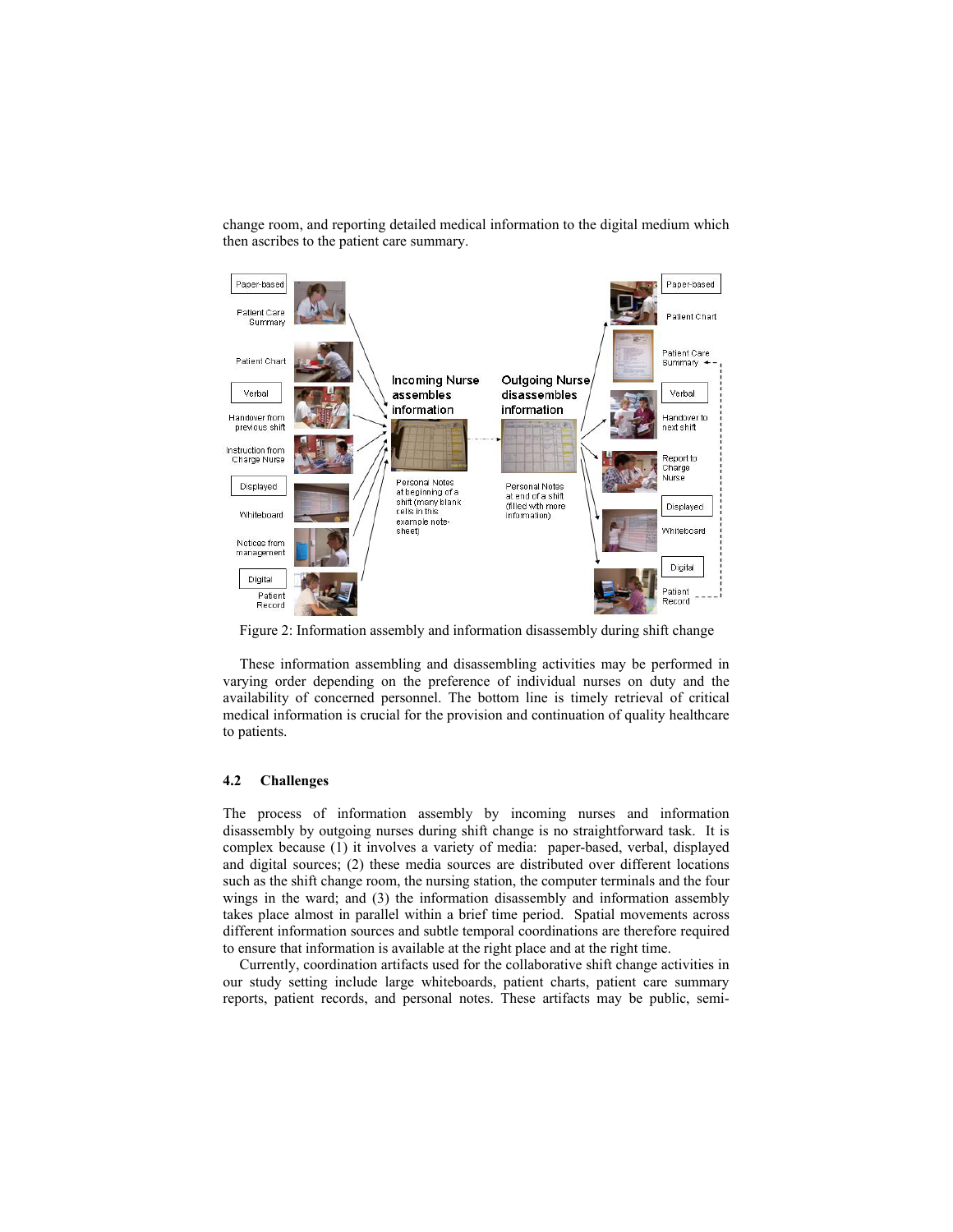public or private. By public, we mean the artifacts that are visible to the general nursing staff, e.g., large whiteboards, while private artifacts are strictly for individual use, typical examples are the personal notes prepared by nurses themselves. We consider artifacts semi-public when they are accessible by the nursing staff but are typically accessed by only a sub-group of nurses based on patient assignment, such as the patient care summary, patient charts and electronic patient records.

While the coordinating artifacts readily emerge, the specifics of the information exchange activities undertaken are still largely unknown in terms of how exactly the information is shared and how effective the current processes are for supporting the collaborative work. This includes understanding what information is communicated, how artifacts are currently used and interacted with during the information flow [3], what problems nurses face during the information flow, and in particular, how they cope with the breakdown of information flow. We will also investigate the local mobility required for effective information flow [4].

With the multiplicity of information-carrying artifacts involved during shift change, it is not surprising that redundancy may exist while complementary artifacts together provide for comprehensive information. We are thereby interested in investigating if and how such redundancy should be eliminated [7] and how thorough information through complementary artifacts can be upheld.

In addition, we observe the more subtle actions that take place during shift change. For example, we want to see the facial expressions of nurses posting medical information, are they confident, or do they appear doubtful; we want to find out what has happened in response to a sigh or a disapproving head-shaking; we also want to find out what artifacts (e.g. personal notes) are used and how many times they are referred to during a end-of-shift report. Our goal is to design and develop a technology prototype appropriate to seamlessly supporting the practical activities and actions that take place during shift change.

### **4.3 Technology Design**

Since diversity and widely spatially distributed information sources are involved in the information assembly and disassembly processes during shift change, computer technology may have a good potential to improve the situation by replacing and/or supplementing some existing technology with technology that may offer a more coherent and comprehensive information hub.

It may be premature at this point to design technology to support the practical work during shift change, but we have been considering viable options. For instance, large digital boards may be a good candidate to replace the whiteboards inside the shift change room so that nurses do not have to leave their work or patients in order to post the latest medical information for use by their next-shift nurse. Medical information can also be more coherent and centralized for retrieval and distribution through computer networks. From our observations, personal notes are indispensable artifacts for nurses in carrying out their job. We therefore consider that technology should allow nurses to customize medical information in their preferred format. We also consider embedding the information processing devices into the environment more naturally and casually [2]. For example, latest medical information, including the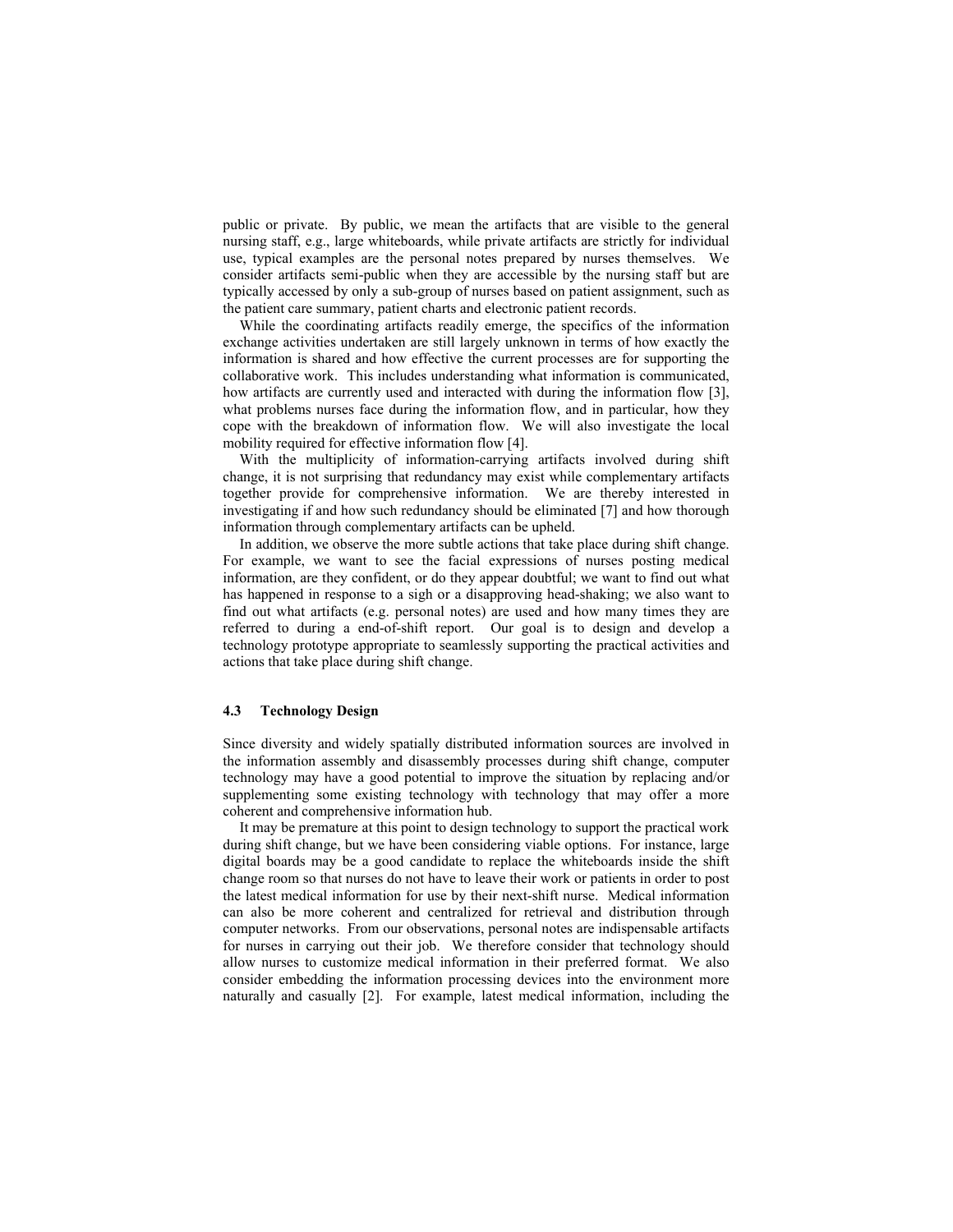upcoming medicine administration list, of assigned patients will automatically be transferred to the nurses' handheld computers as soon as they enter the shift change room.

# **5 Evaluation**

While the prototype system will be based upon the observations from our study and understandings gained from existing literature, we have yet to find out how such a system will influence the information sharing practices of nurses during their daily shift change. It is no easy task to perform an evaluation to investigate the impact of such technology on information sharing processes. While a study in a simulated environment may not truly reflect what actually goes on during shift change, it is also not feasible to deploy the prototype system in a real setting where patient safety may be compromised. Therefore, we hope to get feedback on how such an evaluation can be carried out so that we can find out the true impact of the prototype on supporting the information flow without compromising the patient safety and the quality of healthcare provided to patients.

### **6 Conclusion**

Effective information flow during shift change has an important impact on the provision of healthcare to patients and it is of paramount importance that information is shared accurately during shift change.

Despite the fact that we are still vigorously collecting data on how and what information is currently communicated, what artifacts help effect the information sharing, what problems people encounter with the existing system and what mobility issues are involved, we expect to present an initial set of implications on technology design to support information flow during shift change in the workshop.

**Acknowledgments.** We would like to thank our sponsors, Alberta Ingenuity Fund (AIF), Informatics Circle of Research Excellence (iCore), Natural Sciences and Engineering Research Council of Canada (NSERC) and NECTAR for funding this research. We would also like to thank the nursing staff at the Ward of the 21st Century in the Foothills Hospital for their incredible support and cooperation.

# **References**

1. Alpay, L., Toussaint, P. and Zwetsloot-Schonk, B. (2004). Supporting Healthcare Communication Enabled by Information and Communication Technology: Can HCI and Related Cognitive Aspects Help? In *Proceedings of the Conference on Dutch Directions in HCI*, pp. 12.